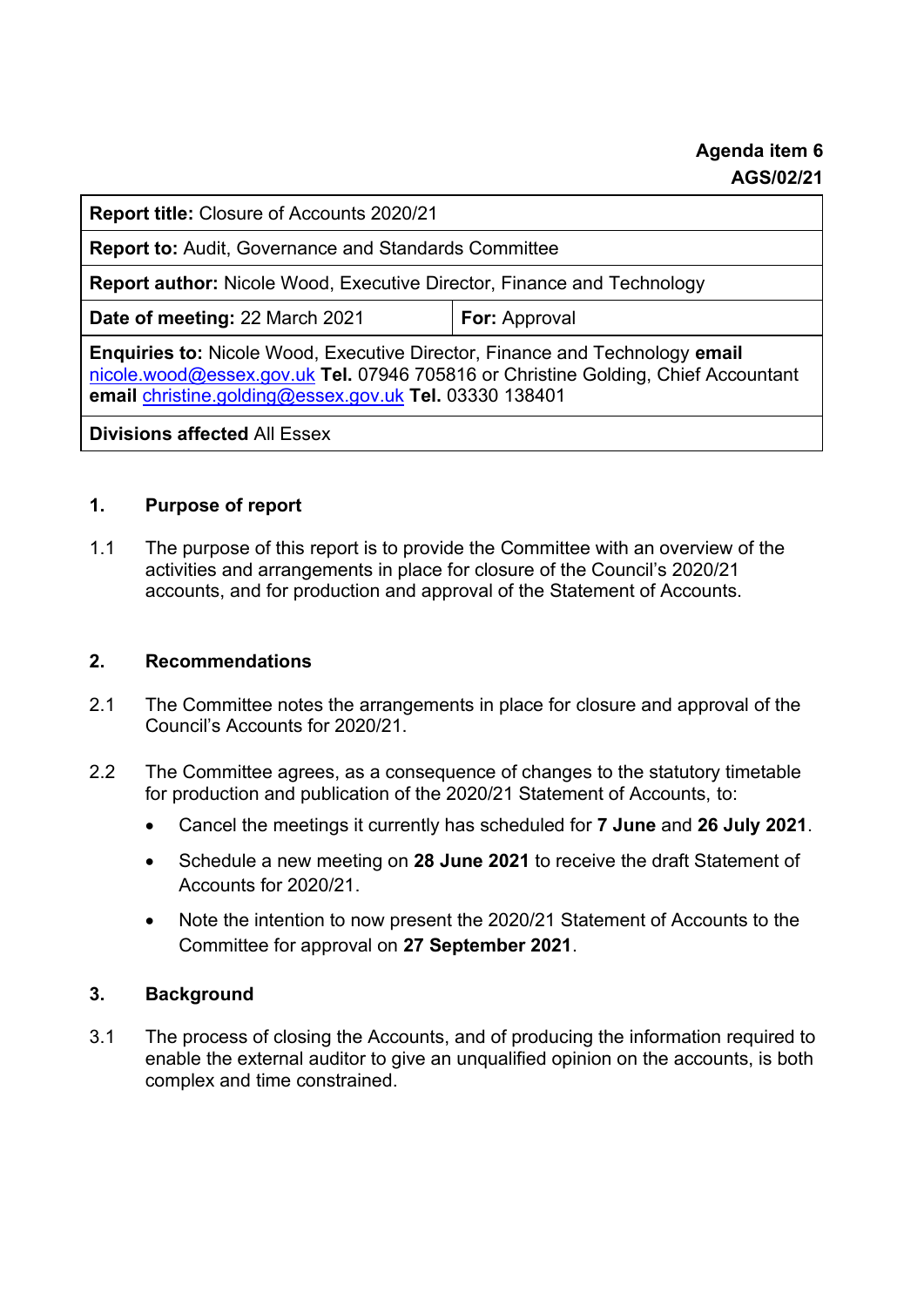- 3.2 This is because the Council is required to prepare its annual accounts in compliance with generally accepted accounting practice and to specified timelines. These requirements are articulated in the **Accounts and Audit Regulations 2015**.
- 3.3 The Government issued a light touch consultation on the Accounts and Audit Regulations 2015 on **9 February 2021**, seeking views on proposals to amend the deadlines for the 2020/21 and 2021/21 Accounts, as follows:
	- Publication of draft accounts for inspection extended from 31 May to **31 July**.
	- Publication of final accounts extended from 31 July to **30 September** (in line with the recommendations of the Redmond Review).

The consultation closed on **1 March 2021**.

- 3.4 The proposed amendments to the Accounts and Audit Regulations 2015 were laid before Parliament on **9 March 2021** and come into force on 31 March 2021. As a consequence of the changes to the statutory deadlines, it is intended to:
	- Defer publication of the draft accounts for 2020/21 from 31 May to 30 June **2021**.
	- Plan for completion of the 2020/21 audit on or by **30 September 2021**.

It will be necessary to reschedule the June meeting of the Committee (from 7 June 2021 to **28 June 2021**) and to cancel the **26 July 2021** meeting as a consequence of these changes.

3.5 The following paragraphs explain the arrangements in place for producing the 2020/21 Accounts on the basis that this activity will now be completed by **30 June 2021**.

### **4. Arrangements for closure of the 2020/21 Accounts**

- 4.1 There are several key strands of activity necessary to close the accounts:
	- Activities necessary to derive the revenue and capital '**provisional outturn**' positions for Cabinet Members' portfolios, and to assess the impact of those positions on the Council's reserves, balances and capital financing resources.
	- **EXECOMBED 12 Technical accounting activity** necessary to ensure compliance with generally accepted accounting practice.
	- Activities necessary to produce **consolidated Group Accounts** (i.e. accounts which consolidate the Council's own position with that of its local authority trading companies).

The following paragraphs provide an overview of these key strands of activity and the deadlines we are working to this year.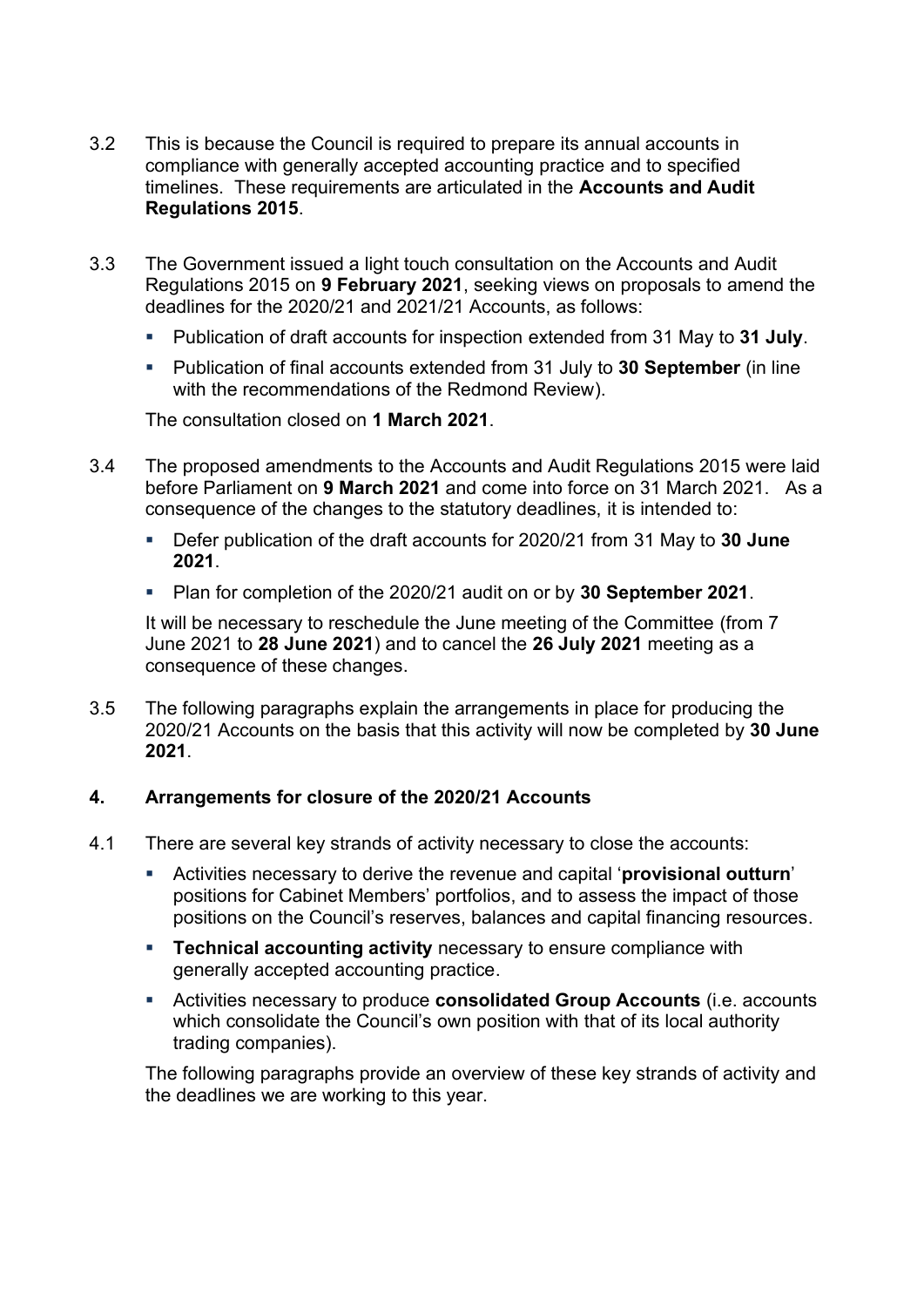# **Determining the Provisional Outturn position**

- 4.2 The activities necessary to determine the revenue and capital outturn positions are primarily focussed on determining whether income and expenditure should be recognised in the accounts for this year, or a later year. This is because the Council is obliged to reflect income and expenditure in the accounts in the year in which the effects of the expenditure and income are experienced, even if the cash is received or paid in the preceding or subsequent financial year.
- 4.3 Significant input is required from budget holders to complete this activity. Specifically, budget holders are required to identify any:
	- Income earned but not received at 31 March 2021.
	- Expenses incurred but not yet paid at 31 March 2021.
	- Any amounts already received/paid that relate to goods or services to be provided or received after 31 March 2021.
	- Any amount that may need to be paid to settle an obligation that exists at 31 March 2021, but the requirement to make this payment is uncertain.

Budget holders are required to submit this information via a Web Based Tool during the period **30 March** to **7 April**, although the Tool will be available before **30 March**, to enable budget holders to start work on their returns prior to the submission deadline. Guidance has been issued, and a series of communications are planned in the run up to the **7 April** deadline, to ensure that budget holders are aware of what is expected from them.

- 4.4 Finance will process budget holder returns, and action any other accounting entries necessary to finalise services' outturn positions, by **22 April**.
- 4.5 Work will then commence on validating the provisional outturn position and on assessing the impact this has on the Council's reserves and balances.

### **Technical accounting activity**

- 4.6 The main closure activities necessary to ensure compliance with generally accepted accounting practice are summarised as follows:
	- Account for the consumption, revaluation and acquisition and disposal of the Council's Property, Plant and Equipment assets.
	- Restate payments made under PFI and lease contracts to separate the amounts paid for use of the assets from the amounts related to services provided under these contracts.
	- Account for the Council's share of Collection Fund surpluses / deficits and its share of the end of year balances in respect of Council Tax and Non-Domestic Rates relating to arrears, impairment allowances for doubtful debts, overpayments and prepayments.
	- Replace employer's pension contributions with the cost of providing retirement benefits, based on information provided by the Pension Fund Actuary.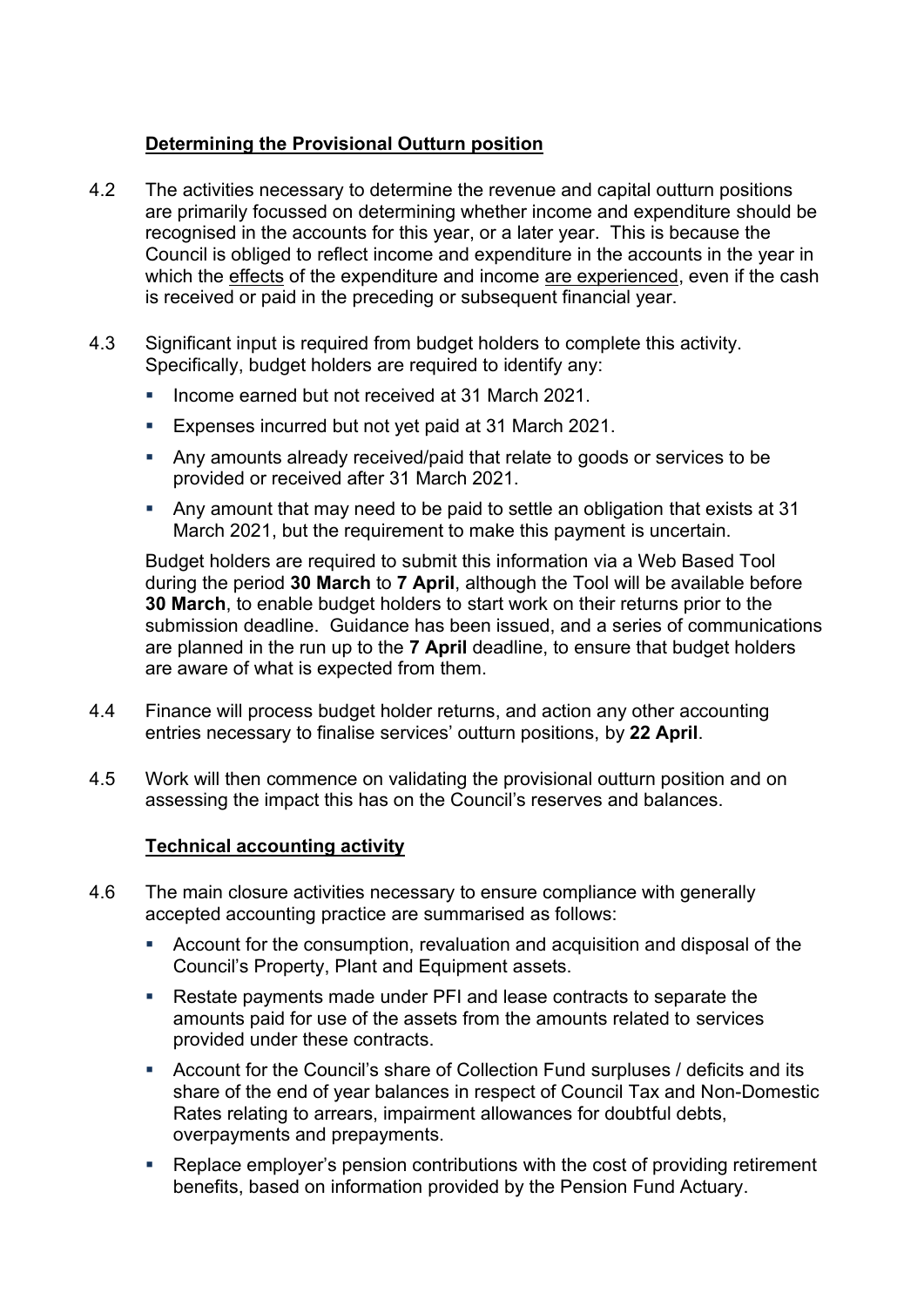- 4.7 Statutory regulations permit / require the effect of these entries to be mitigated, ensuring that none of these adjustments impact on the Council's General Fund balance or other usable reserves.
- 4.8 Most of this work will be finalised during May 2021.

## **Group Accounts**

- 4.9 In addition to the activities outlined above, which form the basis of entries within the Council's 'single entity' accounts, the Council is also required to produce 'group accounts'. The Group Accounts consolidate the Council's own accounts with those of its larger local trading companies, with transactions between the entities being eliminated on consolidation.
- 4.10 In previous years, the only entity included within the Council's Group Accounts was Essex Cares Ltd. From 2020/21, the Essex Housing Development LLP may also be consolidated; the Essex Housing Development LLP is a new entity established by the Council during 2020/21 to identify and bring forward surplus land in order to help address general, specialist and affordable housing need.
- 4.11 The Group Accounts will also be produced in May, depending on the availability of the draft accounts for Essex Cares Ltd and the Essex Housing Development LLP for 2020/21.

### **5. Related matters**

- 5.1 The Council is required to produce its Statement of Accounts in compliance with the CIPFA / LASAAC Code of Practice on Local Authority Accounting in the United Kingdom (the Accounting Code). The Code is based on International Financial Reporting Standards.
- 5.2 It was originally the intention of the CIPFA / LASAAC Code Board to incorporate the requirements of **International Financial Reporting Standard 16 Leases** (IFRS 16) into the version of the Accounting Code applicable for the 2020/21 financial year. However, due to concern about the pressure on council finance teams as a consequence of the COVID-19 pandemic, the CIPFA / LASAAC Code Board initially deferred adoption of IFRS 16 to the **2021/22** financial year and subsequently to the **2022/23** financial year. This decision aligns with the proposals across the public sector.
- 5.3 The decision to defer adoption of IFRS 16 now means that there are no significant changes in accounting practice required for 2020/21.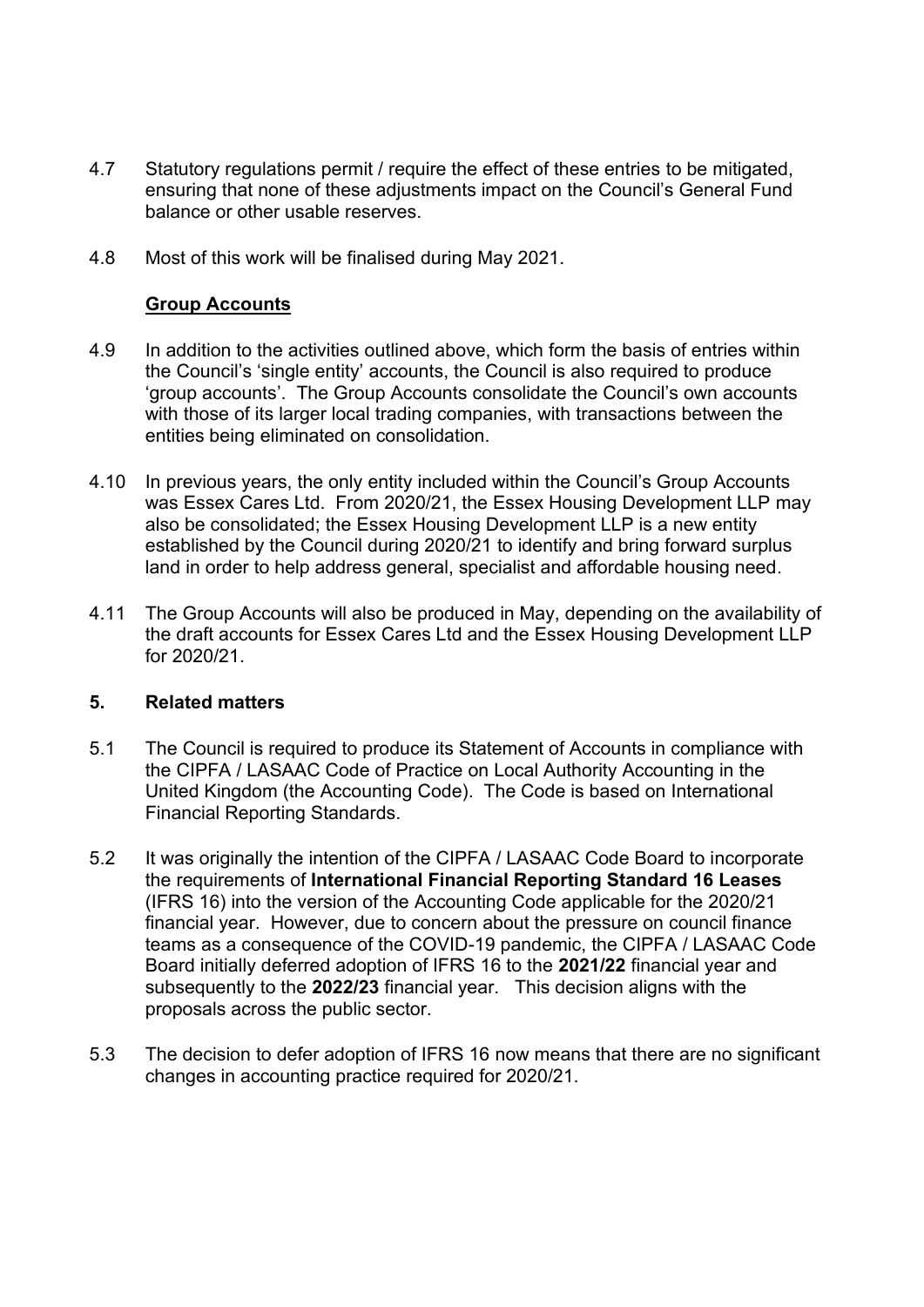## **6. Arrangements for audit and approval of the Statement of Accounts**

- 6.1 The draft Statement of Accounts will be presented to the Audit, Governance and Standards Committee on **28 June** (subject to the Committee agreeing to meet on this date), for information only.
- 6.2 The period for the exercise of public rights will commence on **1 July** and run for a period of 30 working days. During this period, the public have the right to raise objections, inspect the accounts and question the Local Auditor.
- 6.3 The draft Statement of Accounts will also be presented for external audit on **1 July**.
- 6.4 The Committee will meet on **27 September** to consider the Audit Completion Reports and to approve the Statement of Accounts for publication. The Committee will be required to consider the external auditor's findings before authorising the accounts for issue.

## **7. Whole of Government Accounts**

- 7.1 The Whole of Government Accounts (WGA) initiative, which has statutory backing, is to produce a set of consolidated financial accounts for the entire UK public sector on commercial accounting principles. English local authorities are the largest element of this consolidation process. The WGA return is based on, but is separate to, authorities' statutory financial statements.
- 7.2 At the time of writing this report, HM Treasury have yet to provide the timetable and guidance on the arrangements for production and audit of the WGA return. For planning purposes, it has been assumed that the timetable will be consistent with that for 2019/20.

# **8. External Audit Plan**

- 8.1 The 2020/21 Audit Planning Report is presented elsewhere on the Agenda and explains the work that BDO LLP plans to perform to provide their opinion on the Council's Financial Statements and its arrangements to secure economy, efficiency and effectiveness.
- 8.2 The Audit Plan also includes the proposed fee for the 2020/21 audit.